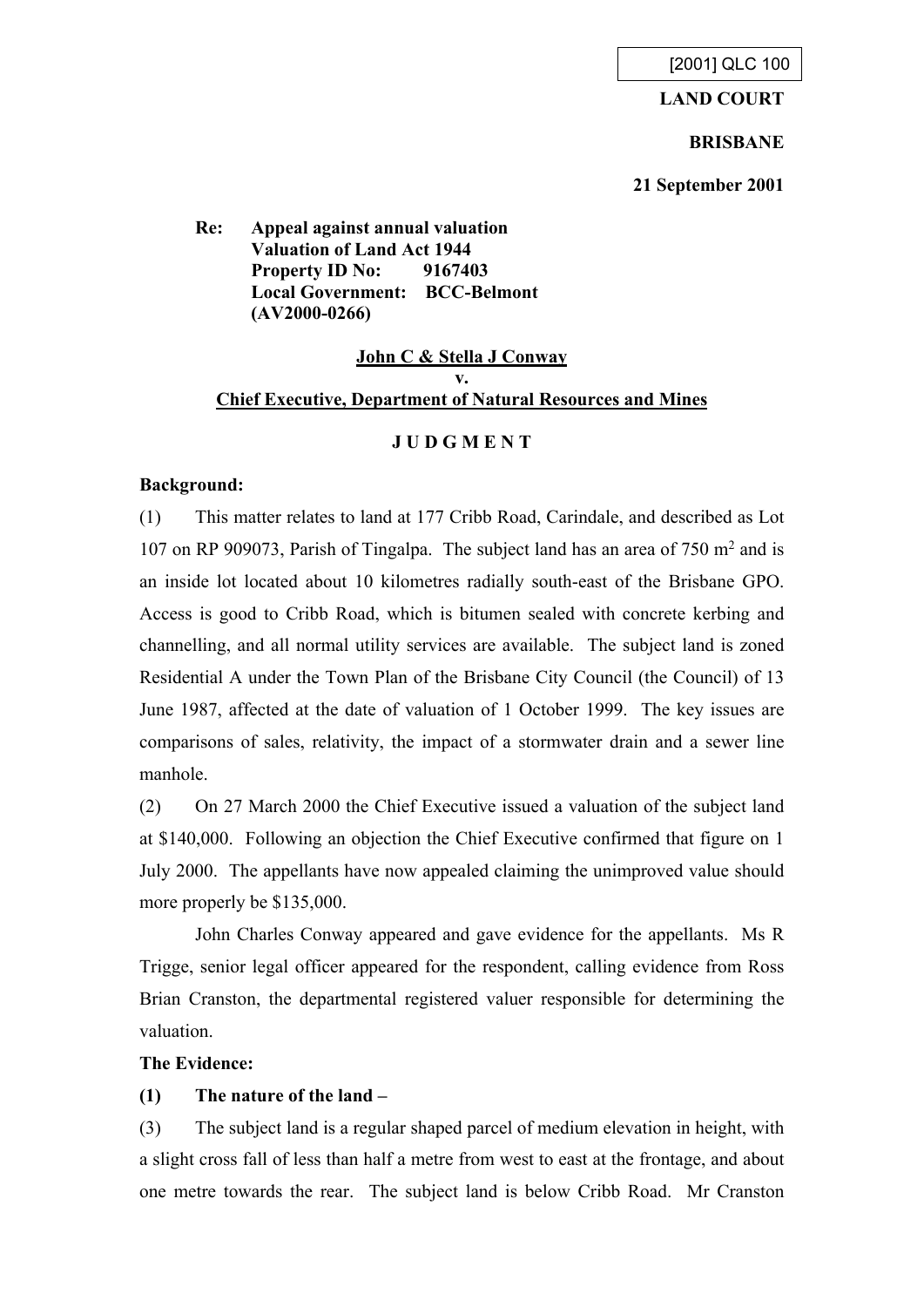provides a contour map of the area (Exhibit 4) which also shows the location of the sewer main along the rear boundary. There is a sewer manhole in the north-eastern corner of the parcel.

(4) An area of concern to the appellants is an open unlined drain which was originally excavated during development of the lands to divert surface run-off waters towards the rear of the subject land. That open drain was subsequently altered to include an open field gully pit for entry into a stormwater drain at the north-eastern corner of the subject land, parallel to the sewer line connecting to Ehlers Close to the north-east. The roof waters from the single story dwelling on the subject land now discharge into that field gully pit.

(5) As a consequence of filling upon the subject land, the sewer manhole and the stormwater field gully pit are now below the raised surface level (about 0.4 metres), and will require appropriate remedial action to bring those features to the new landscape surface for ease of maintenance. While those remedial actions have so far not been undertaken by the appellants, it is their intentions to do so in the future. It is proposed to fill the current open unlined drain, and cap it with a concrete half spoon drain to divert surface waters away from the neighbouring property (Lot 89). Mr Conway estimates the cost of landscaping and retaining walls and the spoon drain at \$10,000, which he feels represents the value of those disabilities.

(6) The history of the current stormwater drainage along the boundary with the adjoining parcel (Lot 89), reveals that the open drain was in existence prior to any buildings upon the subject land or the two dwellings to the west. The appellants purchased the land about four years ago, and built their home about two years later. During that intervening period the field gully pit was installed without the permission or knowledge of the appellants. The appellants have no knowledge of who installed the field gully pit, but believe it may have been by the Council.

(7) Before filling the old open drain, Mr Conway understands from his neighbour on Lot 89 that protection of the common dividing fence will be required. Mr Conway agrees that those further works will represent a substantial improvement to the subject land. However he sees those improvements as necessary in order to divert the surface run-off from the subject land. The placement of the open drain had apparently occurred following the cut and filling of the adjoining parcel (Lot 89) during the construction of that dwelling. It was not directly apparent why the builder at that time had constructed the open drain on the subject land, rather than upon Lot 89. However the current owner of Lot 89 also has a surface water drain on his side of the common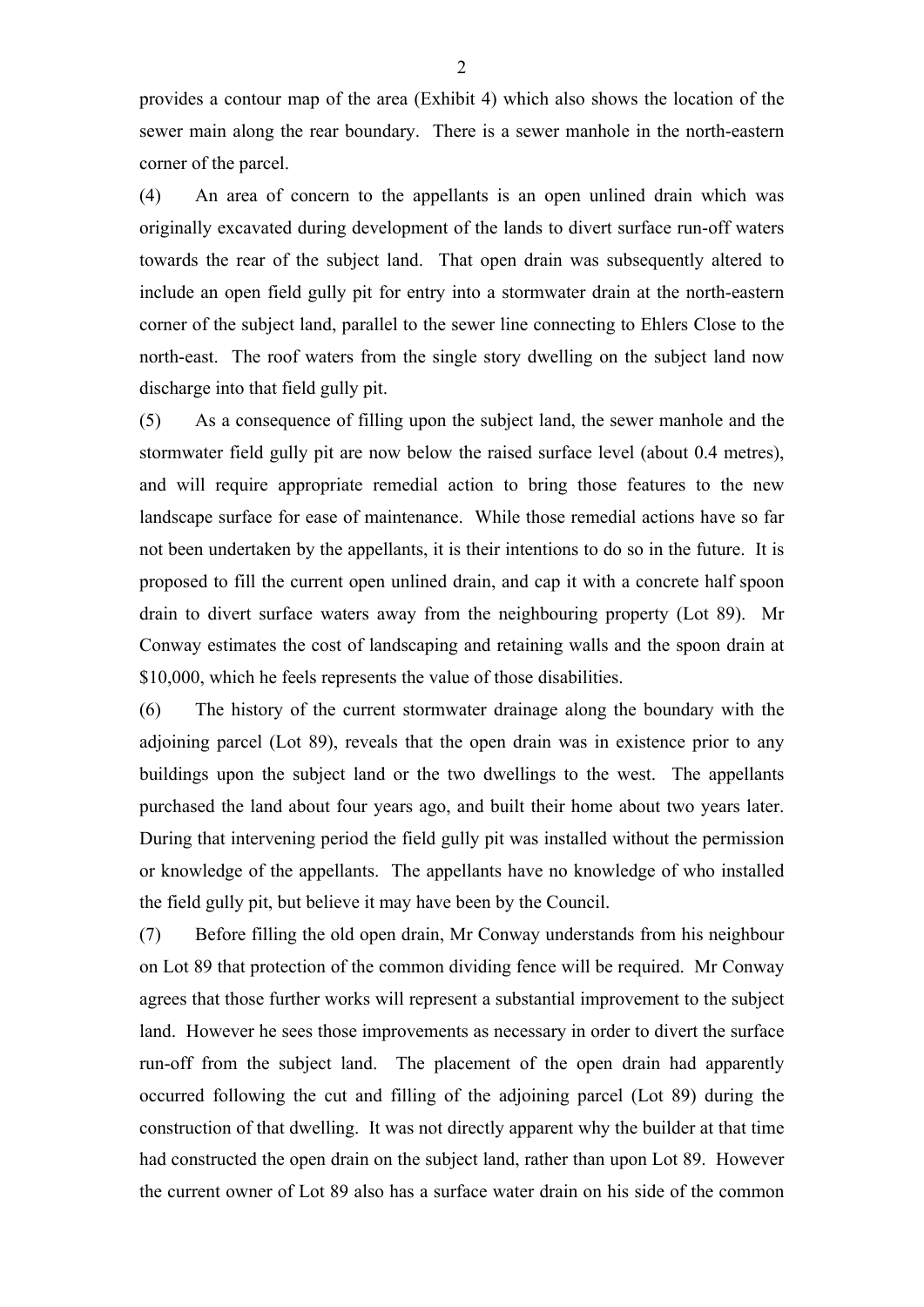fence line, although at the lower level of that excavated yard, which is some 0.5 metres below the subject land.

(8) In their grounds of appeal the appellants argued that the existing sewer manhole had prevented the erection of a garden shed at that location. However Mr Conway concedes that a garden shed now exists in the north-western corner of the subject land, and that prevailing breezes predominantly from the north-east are not impeded by that shed. On that basis the disability of the sewer manhole has only significance in respect of the need to maintain access to it by the Council.

(9) In respect of the impact of the sewer line across the subject land, Mr Cranston sees that as only providing a slight impact upon the unimproved value, compared to the parcels to the west, which also have the sewer line passing across them. In allowing \$5,000 reduction in the unimproved value of the subject land to \$140,000, Mr Cranston sees that mostly reflecting the different topography of that parcel, and including some small allowance for the existence of the open drain. Mr Cranston sees the open drain as really not necessary due to the comparatively small surface water run-off from the subject lands.

## **(2) Comparison of sales -**

(10) The appellants provide no sales of land to support their estimate of the unimproved value, however Mr Conway was aware of Mr Cranston's sales. Mr Cranston provides the following sales of vacant Residential A lands:

• Sale  $1 - (57$  Delaney Circuit, Carindale - Lot 267 on RP 909073). This is a 766 m<sup>2</sup> inside parcel located about 300 metres north-west of the subject land. The sale is seen as superior to the subject land, and sold in December 1999 for \$185,000, was analysed at \$183,200, and applied at \$172,500.

Sale  $2 - (136$  Delaney Circuit, Carindale - Lot 124 on RP 859113). This is a 750 m<sup>2</sup> inside lot, located about 550 metres north-west of the subject land. The sale is less than 0.5 metres below street level, and has a sewer line passing across it towards the rear boundary. The sale is seen as slightly superior to the subject land, and sold in May 1999 for \$153,000, was analysed at \$150,300, and applied at \$144,000.

(11) Mr Cranston sees his Sale 2 as his most comparable sale, noting that it is slightly superior to the subject land as Sale 2 does not have a sewer manhole on it.

### **(3) Relativity -**

(12) While Mr Conway did not specifically identify relativity with neighbouring parcels in his grounds of appeal, it was clear that in ascertaining his estimate of the unimproved value of the subject land he had drawn direct comparisons with the four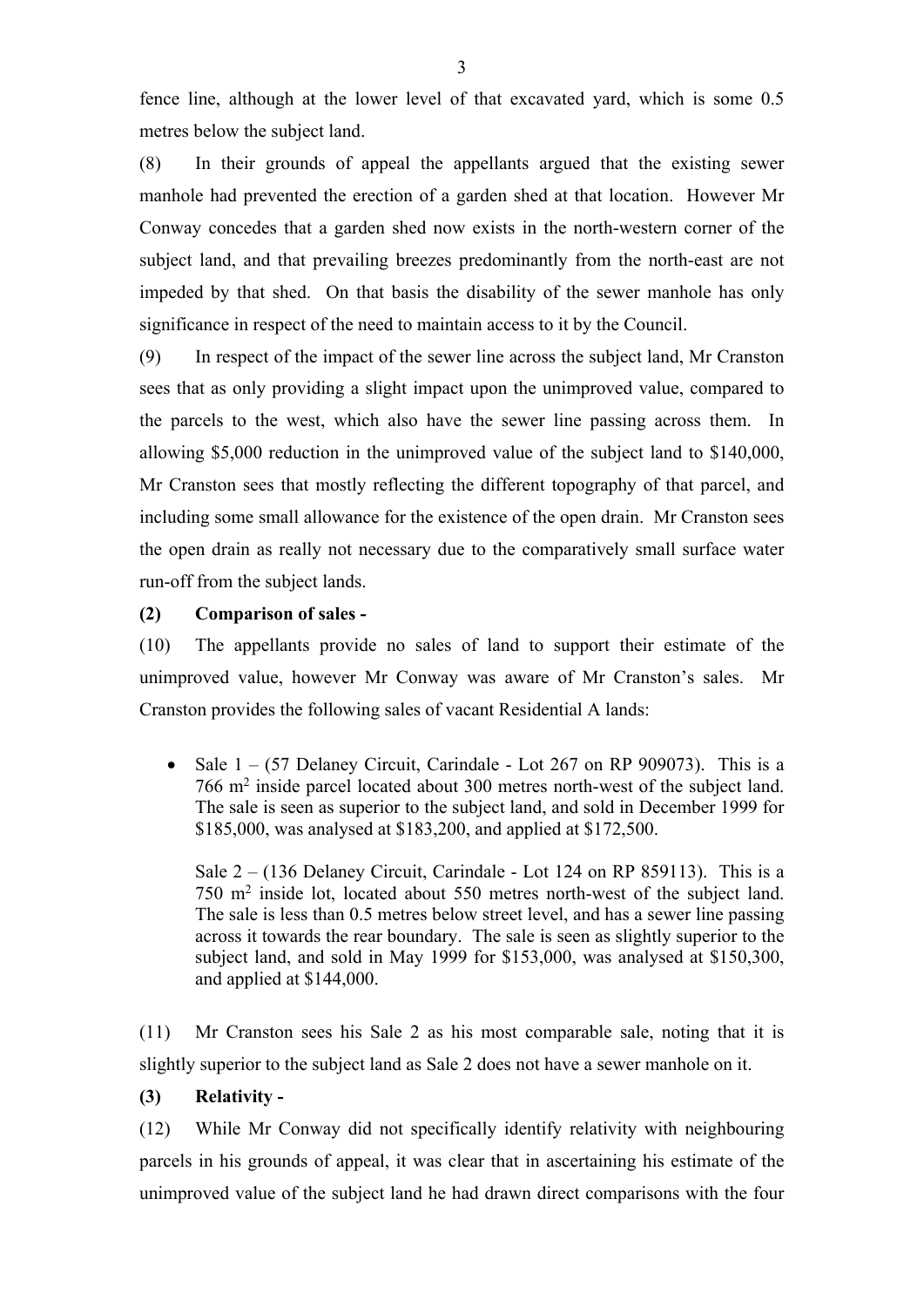or five parcels immediately to its west. He saw those parcels (particularly Lot 106) at an unimproved value of \$145,000, as being superior to the subject land.

(13) Mr Cranston agrees with that comparison, and the only difference between the parties is then the quantum of that difference between the parcels. Mr Cranston has relied also partly upon his Sale 2 to assess the difference at \$5,000 for the subject land.

#### **Decision:**

#### **(i) The nature of the land -**

(14) I turn first to the nature of the land and note that it is agreed that there is an open drain inside the eastern boundary of the subject land which is seen as a disability. The creation of the open drain is the subject of some uncertainty, but it would appear to have been created by the builder of the adjoining dwelling on Lot 89, prior to the owners acquiring the subject land. The appellants are under the understanding that some further amendments to that drain would be necessary if the open drain was to be filled during further landscaping.

(15) While the matter of surface waters passing across land is often of concern to property owners, particularly those of lower elevation than adjoining lands, it is not the natural surface water flows which requires special attention. Any owner must not concentrate surface waters to such an extent that it then discharges in a controlled manner onto adjoining lands. However the natural flow of surface waters, if not focussed in any way, is really a result of the topography of the land.

(16) Clearly the builder on Lot 89 saw his solution to diverting waters from Lot 89 by building the open drain along the boundary, particularly as he had excavated Lot 89 by about 0.5 metres. However that should not have been affected by digging an open drain on the subject land. Whether the filling of that drain could lead to a level of disquiet with the new owner of Lot 89 is a matter for consideration by the appellants. However the open drain should be seen as some type of improvement to the subject land, although providing little added value to the subject land. The principal added value is really to Lot 89.

(17) Likewise the current filling, as well as any proposed further filling as part of landscaping of the subject land, are also matters which are associated with improvements to the land. As such they are therefore matters which are to be excluded from the consideration in determining the unimproved value of the land.

(18) In that matter I note that the meaning of unimproved value is established by section 3(1) of the Act which relevantly states: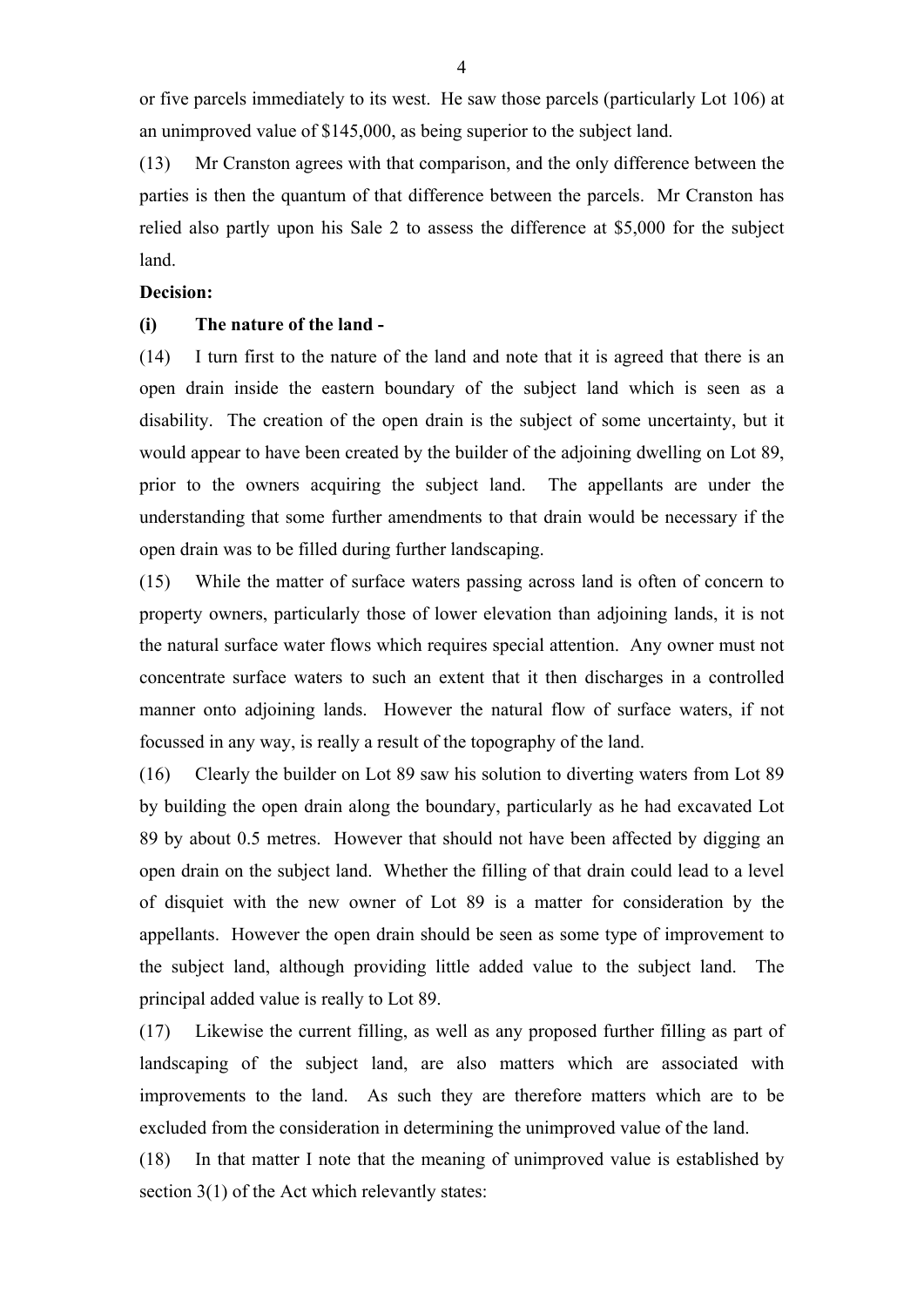"**3(1)** For the purposes of this Act -

"**unimproved value**" of land means -

(b) in relation to improved land – the capital sum which the fee simple of the land might be expected to realise if offered for sale on such reasonable terms and conditions as a bona fide seller would require, assuming that, at the time as at which the value is required to be ascertained for the purposes of this Act, the improvements did not exist."

(19) That was clearly defined by the Land Appeal Court in *PH Clough v Valuer General* (1981-1982) 8 QLCR 70, where after considering the Privy Council decision in *Tetzner v The Colonial Sugar Refinery Company Limited* (1958) AC 50, the Land Appeal Court said at page 75:

"We think it beyond doubt that what has to be valued is the subject parcel of land viewed as if the improvements thereon, visible or invisible, never existed but that otherwise the parcel was situated in the community (and environment) with the amenities and facilities that had grown up around it as at the date of valuation."

(20) I am therefore directed to consider the subject land in its original state before the open drain or the filling existing upon the site. In determining what value to subtract for any improvements to the land, I am directed to ascertain the added value that those improvements bring to the land, rather than what those improvements might cost to the appellants.

(21) The matter of added value was addressed in *Mayne Property Development Pty Ltd v Chief Executive, Department of Natural Resources* (1996-97) 16 QLCR 709, where the Land Appeal Court said at page 772:

"The value of improvements is '… the added value which the improvements give to the land at the time …'. (Valuation of Land Act, section  $5(1)$ ). It is not the value of improvements to any particular owner or potential purchaser."

#### **Comparison of Sales -**

(22) In seeking comparisons with sales of vacant lands, I note that Mr Cranston has sought to overcome any difficulties in establishing the added value of any improvements. The adoption of vacant sales has long been preferred by the courts, and perhaps was most clearly clarified in *PH Clough v Valuer-General* (supra) where the Land Appeal Court said at page 76:

"It has been judicially laid down many times and in many jurisdictions that in ascertaining unimproved value, sales of unimproved land of comparable quality, situation, etc, to the subject parcel, if they are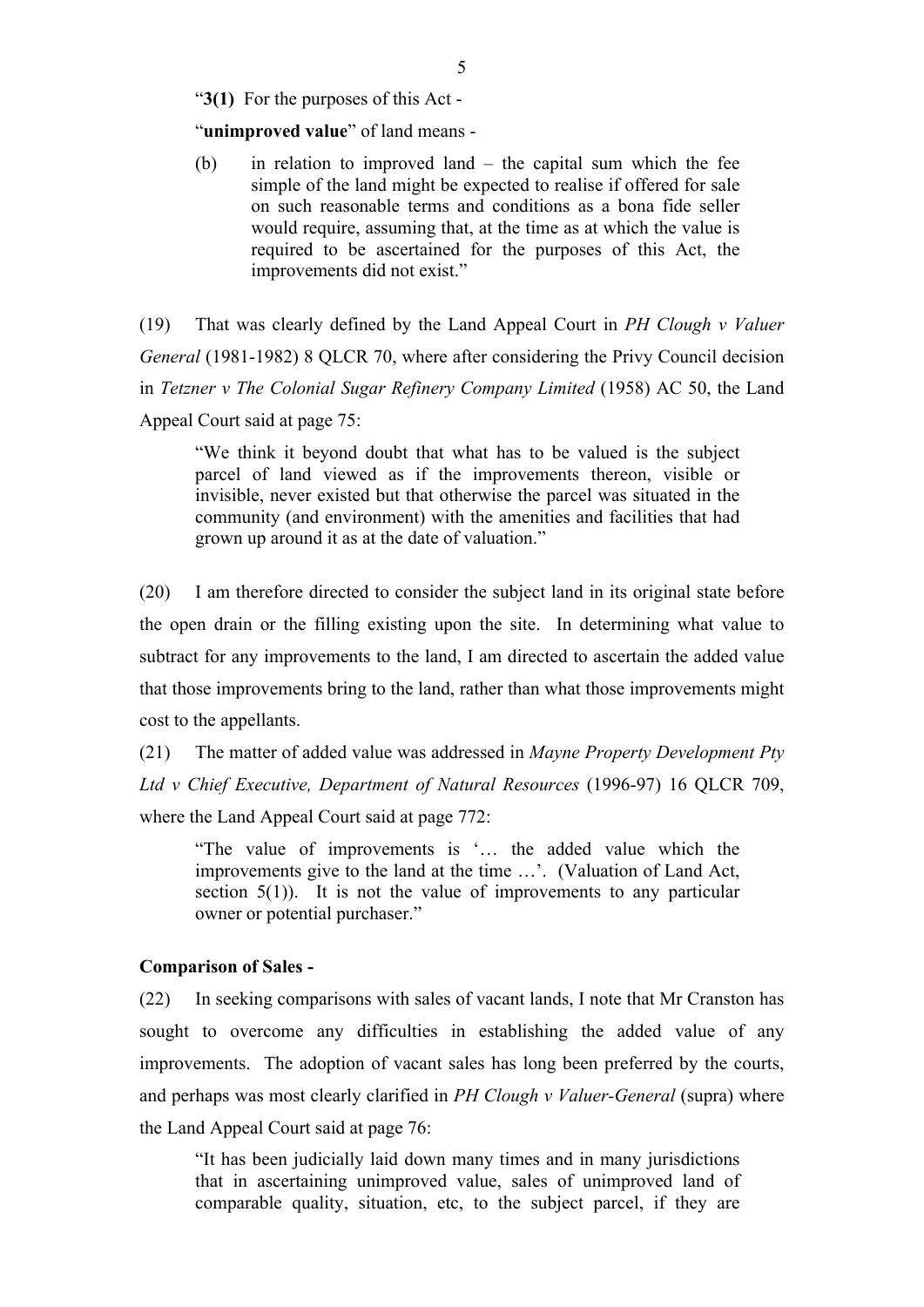available, are to be preferred as the best guide for arriving at unimproved value. The reason is obvious. In applying such sales there is no room for error in analysing the value of improvements."

On that basis there is nothing to discredit Mr Cranston's method of determining the unimproved value, and I accept that the subject land has an unimproved value slightly less than Sale 2 (\$144,000).

#### **(iii) Relativity -**

(23) If I turn then to comparisons with the unimproved value of the adjoining parcels, I find there is agreement that the subject land has an unimproved value less than Lot 106 (\$145,000). The importance of correct relativity between parcels was addressed in *R and MM Barnwell v Valuer-General* (1990-91) 13 QLCR 13, where the Land Appeal Court said at page 16:

"We are conscious that it is desirable that valuations made for the purposes of the *Valuation of Land Act* of comparable lands should bear proper relativity, one to the other, if the valuations are soundly based. It is, however, untenable to adopt a value for one parcel on relativity with another which has no sound basis."

That was also followed in *BG and AK Wilson v Chief Executive, Department of Lands* (1994-95) 15 QLCR 63, at 72.

(24) If I look at the potential impact of the sewer line or the sewer manhole upon the unimproved value, I note that does not automatically result in some diminution in value. I note for instance in *PH Clough v Valuer-General* (supra) the Land Appeal Court said at page 79:

"It does not automatically follow that if a sewerage line passes through a property or a manhole is placed on a property that a reduction in unimproved value results. It depends on the circumstances in particular cases. There is no evidence of any serious disadvantages attaching to the subject land as a result of the sewerage installation or the manhole such as would warrant a reduction in unimproved value. There are many allotments in the neighbourhood similarly affected."

(25) In the circumstances of the current matter I find that the location of the sewer line is comparable to Lot 106. The additional impact of the sewer manhole is restricted to the north-eastern corner of the subject land. On that basis the only disability upon the appellants would be some future need to allow access to the manhole by the Council. However those later difficulties result only from the decision by the appellants to raise the subject land as part of landscaping. Those improvements must be ignored for the purposes of determining the unimproved value.